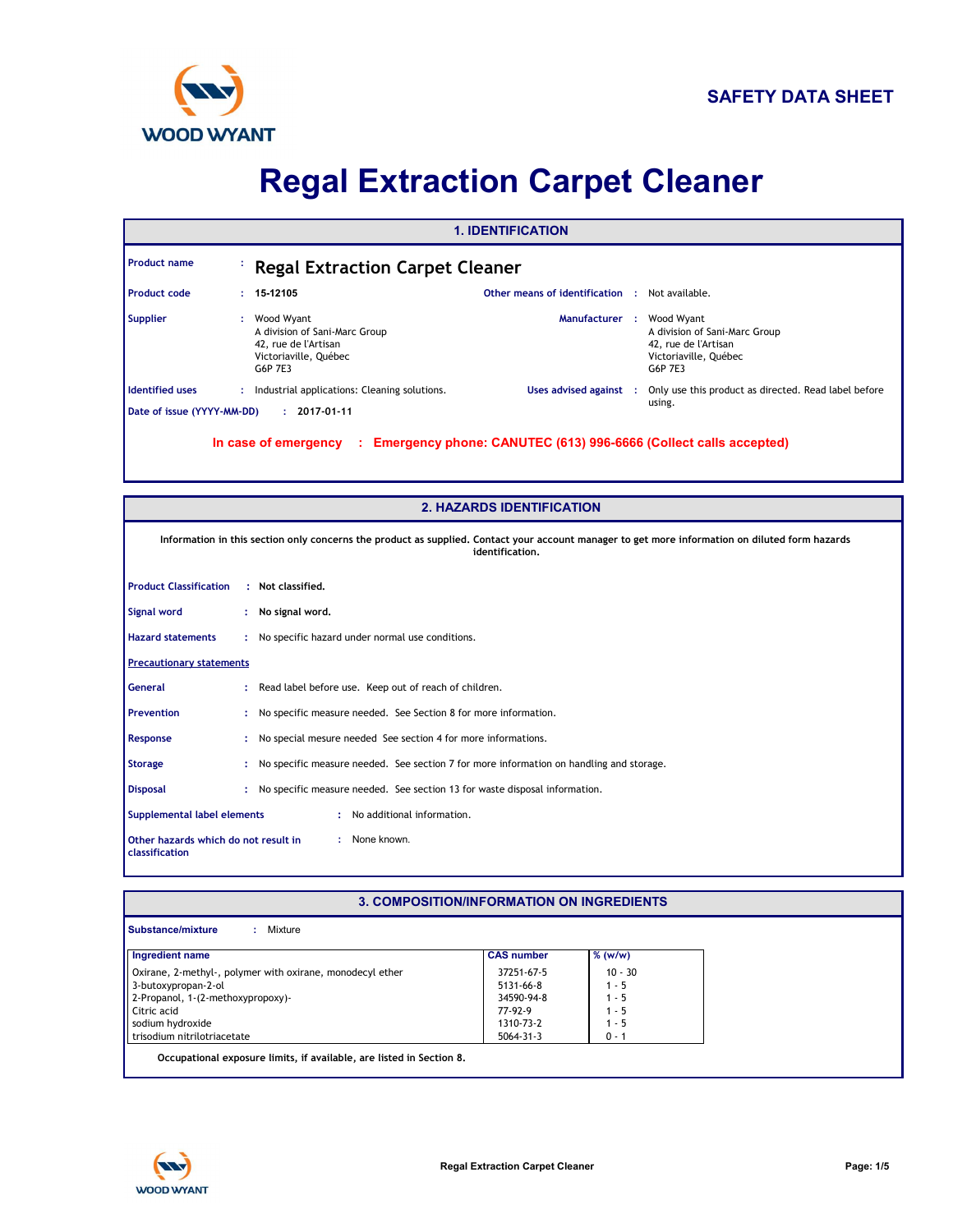# **4. FIRST AID MEASURES**

| Description of required first aid measures |                                                                                                                                                                    |
|--------------------------------------------|--------------------------------------------------------------------------------------------------------------------------------------------------------------------|
| Eye contact                                | In case of contact with eyes, flush with fresh water. Check for and remove any contact lenses. Continue rinsing. If irritation persists, get<br>medical attention. |
| Skin contact                               | In case of irritation, rinse with water. Get medical attention if irritation persist.                                                                              |
| Ingestion                                  | Rinse mouth with water. Do not induce vomiting unless directed to do so by medical personnel. Get medical attention if symptoms occur.                             |
| <b>Inhalation</b>                          | Move victim to fresh air and keep at rest in a position comfortable for breathing. Get medical attention if symptoms occur.                                        |
|                                            | Most important symptoms/effects, acute and delayed                                                                                                                 |
| Eye contact                                | No specific symptoms under normal use conditions.                                                                                                                  |
| <b>Skin contact</b>                        | No specific symptoms under normal use conditions.                                                                                                                  |
| Ingestion                                  | No specific symptoms under normal use conditions.                                                                                                                  |
| <b>Inhalation</b>                          | No specific symptoms under normal use conditions.                                                                                                                  |
| Notes to physician                         | Treat symptomatically. Contact poison treatment specialist immediately if large quantities have been ingested or inhaled.                                          |
| See toxicological information (Section 11) |                                                                                                                                                                    |

|                                                    | <b>5. FIRE-FIGHTING MEASURES</b>                                                                                                                                                                |
|----------------------------------------------------|-------------------------------------------------------------------------------------------------------------------------------------------------------------------------------------------------|
| <b>Extinguishing media</b>                         |                                                                                                                                                                                                 |
| Suitable extinguishing media                       | Use an extinguishing agent suitable for the surrounding fire.                                                                                                                                   |
| Unsuitable extinguishing media                     | None known.                                                                                                                                                                                     |
| Specific hazards arising from the<br>chemical      | In a fire or if heated, a pressure increase will occur and the container may burst.                                                                                                             |
| <b>Hazardous thermal decomposition products</b>    | Decomposition products may include the following materials:<br>carbon dioxide<br>carbon monoxide<br>metal oxide/oxides                                                                          |
| Special fire-fighting procedures                   | Promptly isolate the scene by removing all persons from the vicinity of the incident if there is a fire. No action should be taken<br>involving any personal risk or without suitable training. |
| Special protective equipment for fire-<br>fighters | Fire-fighters should wear appropriate protective equipment and self-contained breathing apparatus (SCBA) with a<br>full face-piece operated in positive pressure mode.                          |

### **6. ACCIDENTAL RELEASE MEASURES**

| <b>Personal precautions</b> | No action shall be taken involving any personal risk or without suitable training. Evacuate surrounding areas. Keep unnecessary and<br>unprotected personnel from entering. Do not touch or walk through spilled material. Initiate spill response procedures if required. |
|-----------------------------|----------------------------------------------------------------------------------------------------------------------------------------------------------------------------------------------------------------------------------------------------------------------------|
| <b>Personal protection</b>  | Put on appropriate personal protective equipment (see Section 8).                                                                                                                                                                                                          |
| <b>Cleaning method</b>      | Contain and collect spillage with non-combustible, absorbent material e.g. sand, earth, vermiculite or diatomaceous earth and place in<br>container for disposal according to local regulations (see Section 13). Use a water rinse for final clean-up.                    |

|                                | <b>7. HANDLING AND STORAGE</b>                                                                                                                                                                                                                                                                                                                                                                                   |
|--------------------------------|------------------------------------------------------------------------------------------------------------------------------------------------------------------------------------------------------------------------------------------------------------------------------------------------------------------------------------------------------------------------------------------------------------------|
| <b>Handling</b>                | Eating, drinking and smoking should be prohibited in areas where this material is handled, stored and processed. Workers should wash hands<br>and face before eating, drinking and smoking. Remove contaminated clothing and protective equipment before entering eating areas. See<br>Section 8 for additional information on hygiene measures.                                                                 |
| Storage and<br>Incompatibility | Store in accordance with local regulations. Keep container tightly closed and sealed until ready for use. Containers that have been opened<br>must be carefully resealed and kept upright to prevent leakage. Do not store in unlabeled containers. Use appropriate containment to avoid<br>environmental contamination. Keep out of reach of children. Store away from incompatible materials (see Section 10). |

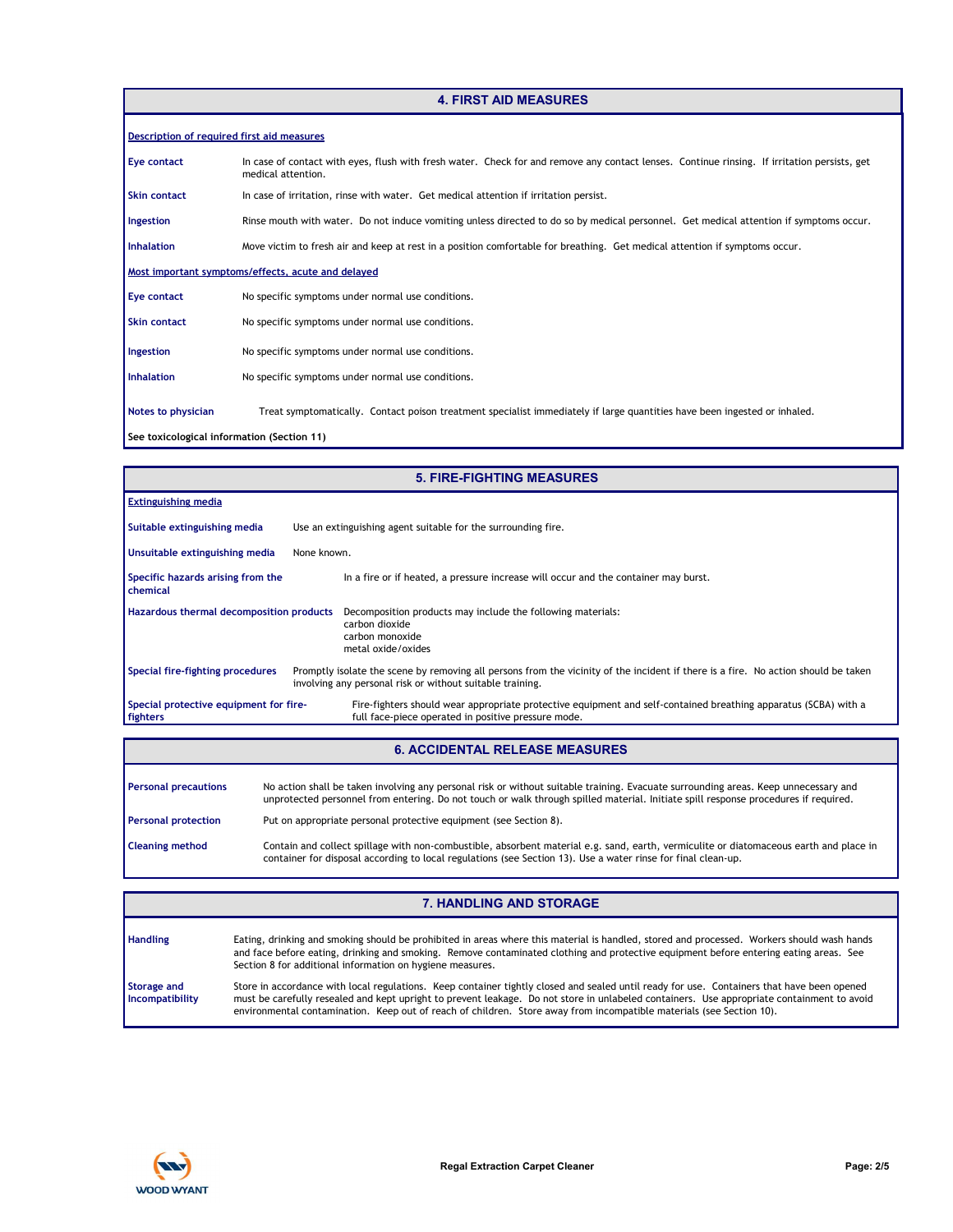|                                                       | <b>8. EXPOSURE CONTROLS/PERSONAL PROTECTION</b>                                                                                                                                                                                                                                                                                                                                                                                                                                                                                                                                                                                                                                                                                                                                                                                                                                                                                                                                                                                                                                                                         |
|-------------------------------------------------------|-------------------------------------------------------------------------------------------------------------------------------------------------------------------------------------------------------------------------------------------------------------------------------------------------------------------------------------------------------------------------------------------------------------------------------------------------------------------------------------------------------------------------------------------------------------------------------------------------------------------------------------------------------------------------------------------------------------------------------------------------------------------------------------------------------------------------------------------------------------------------------------------------------------------------------------------------------------------------------------------------------------------------------------------------------------------------------------------------------------------------|
| <b>Occupational exposure limits</b>                   |                                                                                                                                                                                                                                                                                                                                                                                                                                                                                                                                                                                                                                                                                                                                                                                                                                                                                                                                                                                                                                                                                                                         |
| Ingredient name                                       | <b>Exposure limits</b>                                                                                                                                                                                                                                                                                                                                                                                                                                                                                                                                                                                                                                                                                                                                                                                                                                                                                                                                                                                                                                                                                                  |
| 2-Propanol, 1-(2-methoxypropoxy)-<br>sodium hydroxide | CA Alberta Provincial (Canada, 4/2009). Absorbed through skin.<br>8 hrs OEL: 100 ppm 8 hours.<br>15 min OEL: 909 mg/m <sup>3</sup> 15 minutes.<br>8 hrs OEL: 606 mg/m <sup>3</sup> 8 hours.<br>15 min OEL: 150 ppm 15 minutes.<br>CA British Columbia Provincial (Canada, 2/2015), Absorbed<br>through skin.<br>TWA: 100 ppm 8 hours.<br>STEL: 150 ppm 15 minutes.<br>CA Quebec Provincial (Canada, 1/2014). Absorbed through skin.<br>TWAEV: 100 ppm 8 hours.<br>TWAEV: 606 mg/m <sup>3</sup> 8 hours.<br>STEV: 150 ppm 15 minutes.<br>STEV: 909 mg/m <sup>3</sup> 15 minutes.<br>CA Ontario Provincial (Canada, 1/2013). Absorbed through skin.<br>STEL: 909 mg/m <sup>3</sup> 15 minutes.<br>STEL: 150 ppm 15 minutes.<br>TWA: $606$ mg/m <sup>3</sup> 8 hours.<br>TWA: 100 ppm 8 hours.<br>CA Alberta Provincial (Canada, 4/2009). Skin sensitizer.<br>C: 2 mg/m <sup>3</sup><br>CA British Columbia Provincial (Canada, 2/2015).<br>C: 2 mg/m <sup>3</sup><br>CA Ontario Provincial (Canada, 1/2013).<br>C: 2 mg/m <sup>3</sup><br>CA Quebec Provincial (Canada, 1/2014).<br>STEV: 2 mg/m <sup>3</sup> 15 minutes. |
| Appropriate engineering controls                      | Good general ventilation should be sufficient to control worker exposure to airborne contaminants that could arise from the use if<br>this product.                                                                                                                                                                                                                                                                                                                                                                                                                                                                                                                                                                                                                                                                                                                                                                                                                                                                                                                                                                     |
| <b>Individual protection measures</b>                 |                                                                                                                                                                                                                                                                                                                                                                                                                                                                                                                                                                                                                                                                                                                                                                                                                                                                                                                                                                                                                                                                                                                         |
| <b>Eye/face protection</b>                            | Continued or intense exposures might required to wear safety glasses. No specific protective equipment required under normal<br>use conditions.                                                                                                                                                                                                                                                                                                                                                                                                                                                                                                                                                                                                                                                                                                                                                                                                                                                                                                                                                                         |
| <b>Hands and Body protection</b>                      | No specific protective equipment required under normal use conditions.                                                                                                                                                                                                                                                                                                                                                                                                                                                                                                                                                                                                                                                                                                                                                                                                                                                                                                                                                                                                                                                  |
| <b>Respiratory protection</b>                         | No specific protective equipment required under normal use conditions.                                                                                                                                                                                                                                                                                                                                                                                                                                                                                                                                                                                                                                                                                                                                                                                                                                                                                                                                                                                                                                                  |

## **9. PHYSICAL AND CHEMICAL PROPERTIES**

| <b>Physical state</b>                               | Liquid. [Clear]     | pH                      | 9.8                              | <b>Flash point</b>      | [Product does not sustain]<br>combustion.] |
|-----------------------------------------------------|---------------------|-------------------------|----------------------------------|-------------------------|--------------------------------------------|
| <b>Color</b>                                        | Colorless.          | <b>Relative density</b> | 1.02                             | <b>Melting point</b>    | Not available.                             |
| Odor                                                | solvent [Slight]    | <b>Viscosity</b>        | Not available.                   | <b>Boiling point</b>    | Not available.                             |
| Odor threshold                                      | Not available.      | <b>Vapor pressure</b>   | Not available.                   | Fire point              | Not available.                             |
| Solubility in water                                 | : Not available.    | Vapor density<br>÷.     | Not available.                   | <b>Evaporation rate</b> | : Not available.                           |
| Decomposition temperature                           | Not available.      |                         | <b>Auto-ignition temperature</b> | Not available.          |                                            |
| Partition coefficient: n-octanol/<br><b>I</b> water | Not available.<br>÷ |                         | Flammability (solid, gas)        | Not available.          |                                            |
| Lower and upper explosive (flammable) limits        |                     | Not available.          |                                  |                         |                                            |

# **10. STABILITY AND REACTIVITY**

| <b>Reactivity</b>                         | No specific test data related to reactivity available for this product or its ingredients. |
|-------------------------------------------|--------------------------------------------------------------------------------------------|
| <b>Chemical stability</b>                 | The product is stable.                                                                     |
| Incompatible materials                    | No specific data.                                                                          |
| <b>Conditions to avoid</b>                | No specific data.                                                                          |
| <b>Possibility of hazardous reactions</b> | Under normal conditions of storage and use, hazardous reactions will not occur.            |

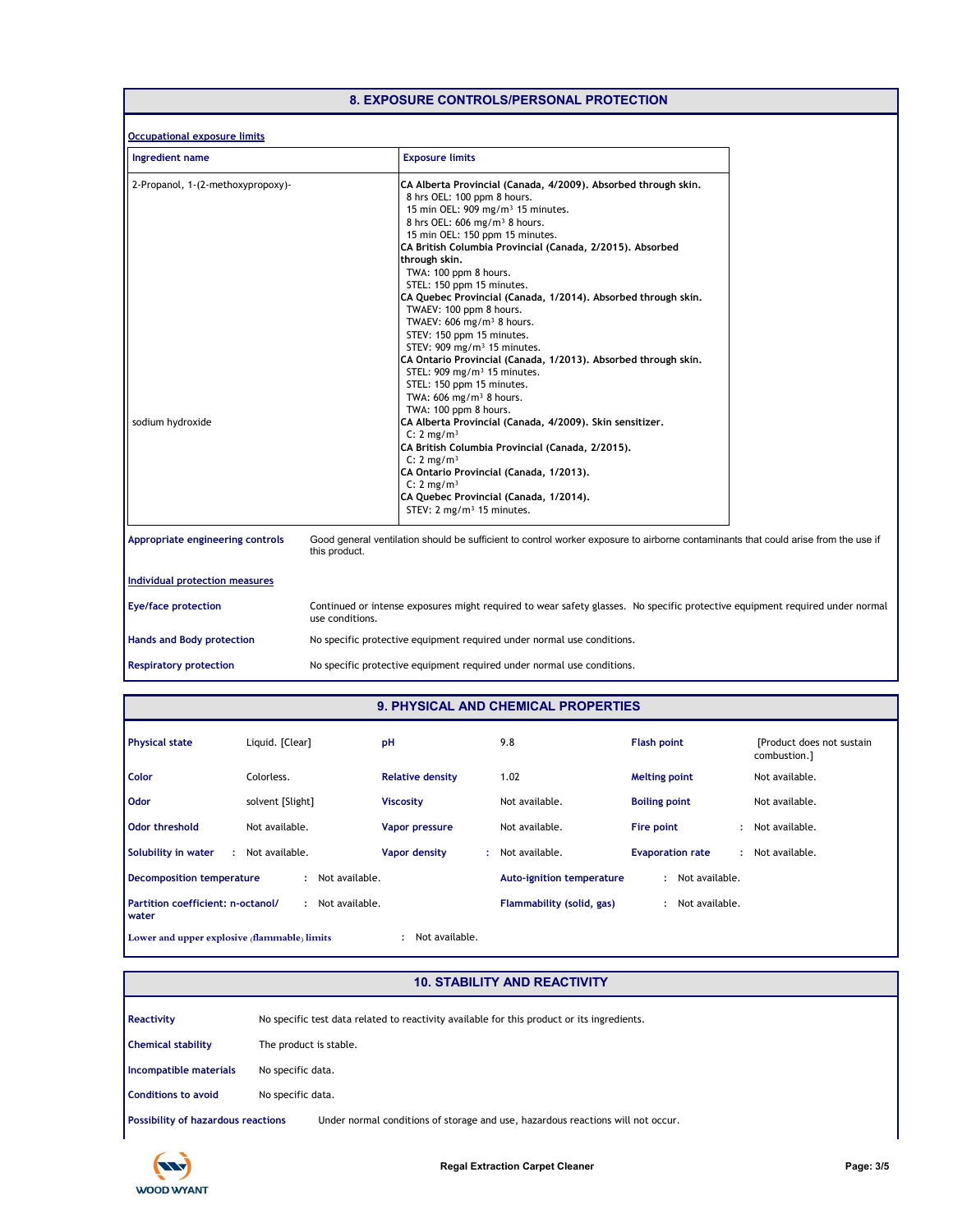**Hazardous decomposition products** Under normal conditions of storage and use, hazardous decomposition products should not be produced.

|                                                                          |                                       |                                                                                            |                                                   | <b>11. TOXICOLOGICAL INFORMATION</b>                    |                                                   |  |
|--------------------------------------------------------------------------|---------------------------------------|--------------------------------------------------------------------------------------------|---------------------------------------------------|---------------------------------------------------------|---------------------------------------------------|--|
| <b>Route of exposure</b>                                                 |                                       | Routes of entry anticipated: Dermal.<br>Routes of entry not anticipated: Oral, Inhalation. |                                                   |                                                         |                                                   |  |
|                                                                          | <b>Potential acute health effects</b> |                                                                                            |                                                   | <b>Symptoms</b>                                         |                                                   |  |
| Eye contact                                                              |                                       | No known significant effects or critical hazards.                                          |                                                   |                                                         | No specific symptoms under normal use conditions. |  |
| No known significant effects or critical hazards.<br><b>Skin contact</b> |                                       |                                                                                            | No specific symptoms under normal use conditions. |                                                         |                                                   |  |
| No known significant effects or critical hazards.<br>Ingestion           |                                       |                                                                                            | No specific symptoms under normal use conditions. |                                                         |                                                   |  |
| <b>Inhalation</b>                                                        |                                       | No known significant effects or critical hazards.                                          |                                                   |                                                         | No specific symptoms under normal use conditions. |  |
| <b>Toxicity data</b>                                                     |                                       |                                                                                            |                                                   |                                                         |                                                   |  |
| <b>Product/ingredient name</b>                                           |                                       | <b>Result</b>                                                                              | <b>Species</b>                                    | <b>Dose</b>                                             | <b>Exposure</b>                                   |  |
| Oxirane, 2-methyl-, polymer with<br>oxirane, monodecyl ether             |                                       | LD50 Oral                                                                                  | Rat                                               | >5000 mg/kg                                             |                                                   |  |
| 3-butoxypropan-2-ol<br>(2-methoxymethylethoxy)propanol                   |                                       | LD50 Dermal<br>LD50 Dermal                                                                 | Rabbit<br>Rat                                     | 3100 mg/kg<br>9500 mg/kg                                |                                                   |  |
| citric acid                                                              |                                       | LD50 Oral<br>LD50 Dermal<br>LD50 Oral<br>LD50 Oral                                         | Rat<br>Rat<br>Mouse<br>Rat                        | 5660 mg/kg<br>2000 mg/kg<br>5040 mg/kg<br>3 g/kg        |                                                   |  |
| trisodium nitrilotriacetate                                              |                                       | LD50 Oral<br>LD50 Dermal<br>LD50 Oral<br>LD50 Oral                                         | Rat<br>Rabbit<br>Rat<br>Rat                       | 11700 mg/kg<br>>10000 mg/kg<br>1000 mg/kg<br>1450 mg/kg |                                                   |  |
| Information on toxicological effects                                     |                                       |                                                                                            |                                                   |                                                         |                                                   |  |
| Mutagenicity                                                             |                                       | No known significant effects or critical hazards.                                          |                                                   |                                                         |                                                   |  |
| <b>Teratogenicity</b>                                                    |                                       | No known significant effects or critical hazards.                                          |                                                   |                                                         |                                                   |  |
| <b>Developmental effects</b>                                             |                                       | No known significant effects or critical hazards.                                          |                                                   |                                                         |                                                   |  |
| <b>Fertility effects</b>                                                 |                                       | No known significant effects or critical hazards.                                          |                                                   |                                                         |                                                   |  |
| Sensitization                                                            | Not available.                        |                                                                                            |                                                   |                                                         |                                                   |  |
| <b>Carcinogenicity</b>                                                   |                                       | No known significant effects or critical hazards.                                          |                                                   |                                                         |                                                   |  |

#### **12. ECOLOGICAL INFORMATION**

| <b>Product/ingredient name</b> | <b>Result</b>                        | <b>Species</b>                                | <b>Exposure</b> |
|--------------------------------|--------------------------------------|-----------------------------------------------|-----------------|
| Citric acid                    | Acute LC50 160000 µg/l Marine water  | Crustaceans - Carcinus maenas -<br>Adult      | 48 hours        |
|                                | Acute LC50 440 mg/l                  | <b>Fish</b>                                   | 96 hours        |
| sodium hydroxide               | Acute EC50 40.38 mg/l Fresh water    | Crustaceans - Ceriodaphnia<br>dubia - Neonate | 48 hours        |
|                                | Acute LC50 125 ppm Fresh water       | Fish - Gambusia affinis - Adult               | 96 hours        |
| trisodium nitrilotriacetate    | Acute EC50 780 mg/l                  | Daphnia                                       | 48 hours        |
|                                | Acute LC50 185000 µg/l Fresh water   | Algae - Navicula seminulum                    | 96 hours        |
|                                | Acute LC50 98 mg/l                   | Fish                                          | 96 hours        |
|                                | Acute LC50 312 mg/l                  | Fish                                          | 96 hours        |
|                                | Chronic NOEC 100000 µg/l Fresh water | Algae - Algae - Exponential<br>growth phase   | 96 hours        |
|                                | Chronic NOEC 100000 µg/l Fresh water | Daphnia - Daphnia magna                       | 21 days         |